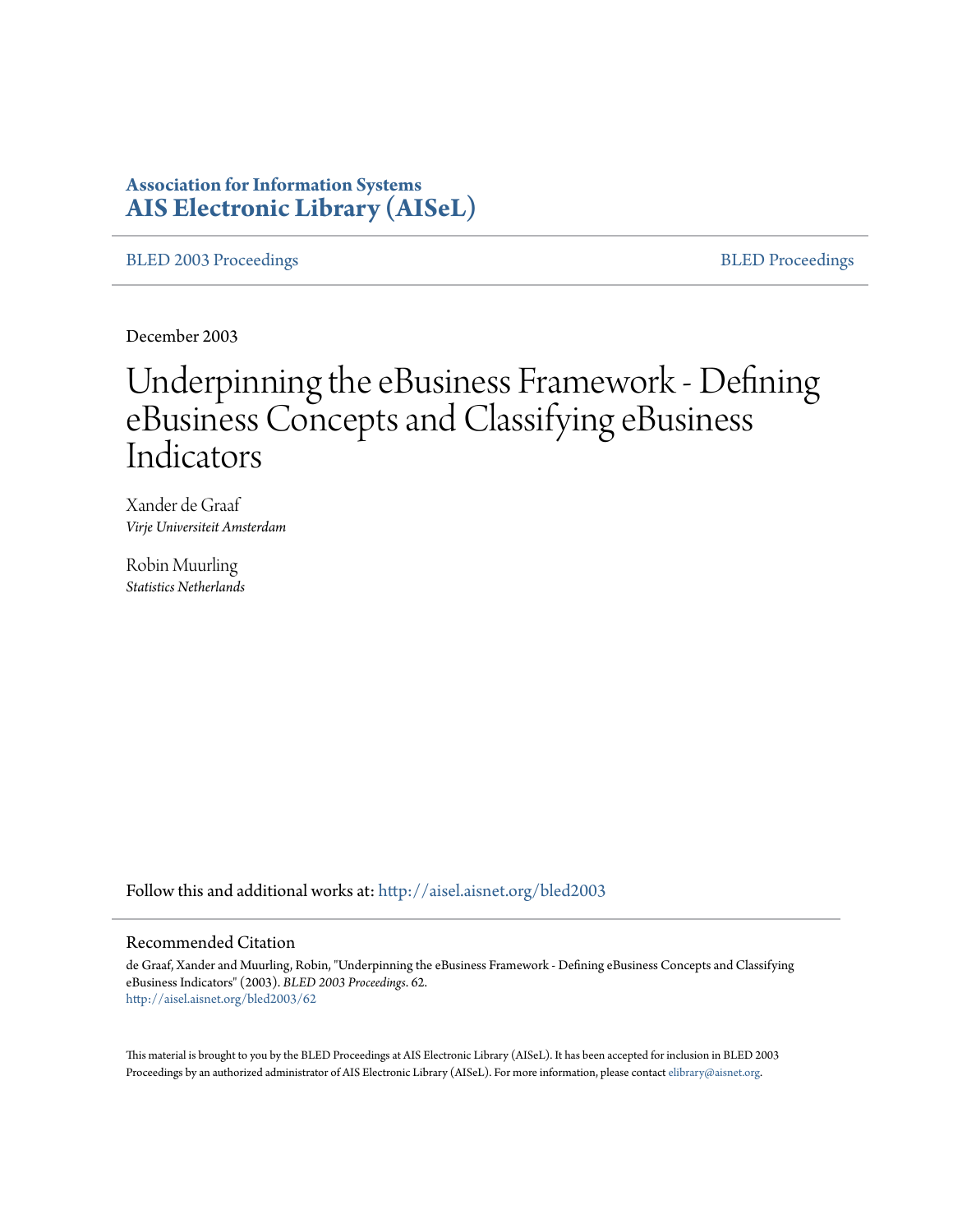# **16th Bled eCommerce Conference**

#### **eTransformation**

Bled, Slovenia, June 9 – 11, 2003

# **Underpinning the eBusiness Framework - Defining eBusiness Concepts and Classifying eBusiness Indicators**

#### **Xander J. de Graaf**

Vrije Universiteit Amsterdam, The Netherlands XGraaf@feweb.vu.nl

#### **Robin H. Muurling**

Statistics Netherlands, The Netherlands RMrg@cbs.nl

# **Abstract**

*This paper presents a framework for the classification of indicators used to measure ecommerce and e-business. This framework is presented in the so-called E-Business Effect Matrix. It consolidates developments around the widely used OECD framework of readiness, intensity and impact on the company level. The E-Business Effect Matrix visualizes the whole spectrum of e-business effects. It relates e-business techniques with business processes, organizational structures, and business performance for three different dimensions and thereby structures the research fields of 'ICT & Statistics' and 'E-business Effects'.* 

*Furthermore, this paper combines material on e-business definitions from statistical and scientific sources into a framework for defining e-business. This framework distinguishes e-commerce from e-business and can be used in discussions on standardization of the definitions national statistical institutes (NSIs) use to inquire e-business.* 

# **1. Introduction**

In collaboration with the *Vrije Universiteit Amsterdam*, Statistics Netherlands (*Centraal Bureau voor de Statistiek*) operates a research project on measuring e-business called 'E-Business, ICT and Statistics'. The research question of this project is 'How does applying e-business influence business processes, organizational structures and business performance?'. This paper discusses one of the first project outcomes namely a framework for classifying e-business indicators. The framework is presented in the E-Business Effect Matrix. This matrix can be seen as consolidating the developments around the widely used OECD framework of readiness, intensity and impact on the company level.

In order to build the E-Business Effect Matrix, work from both statistical organizations and scientists has been analyzed. Section two discusses the work of NSIs, Eurostat and the OECD on classification and definition issues. Section three first discusses e-business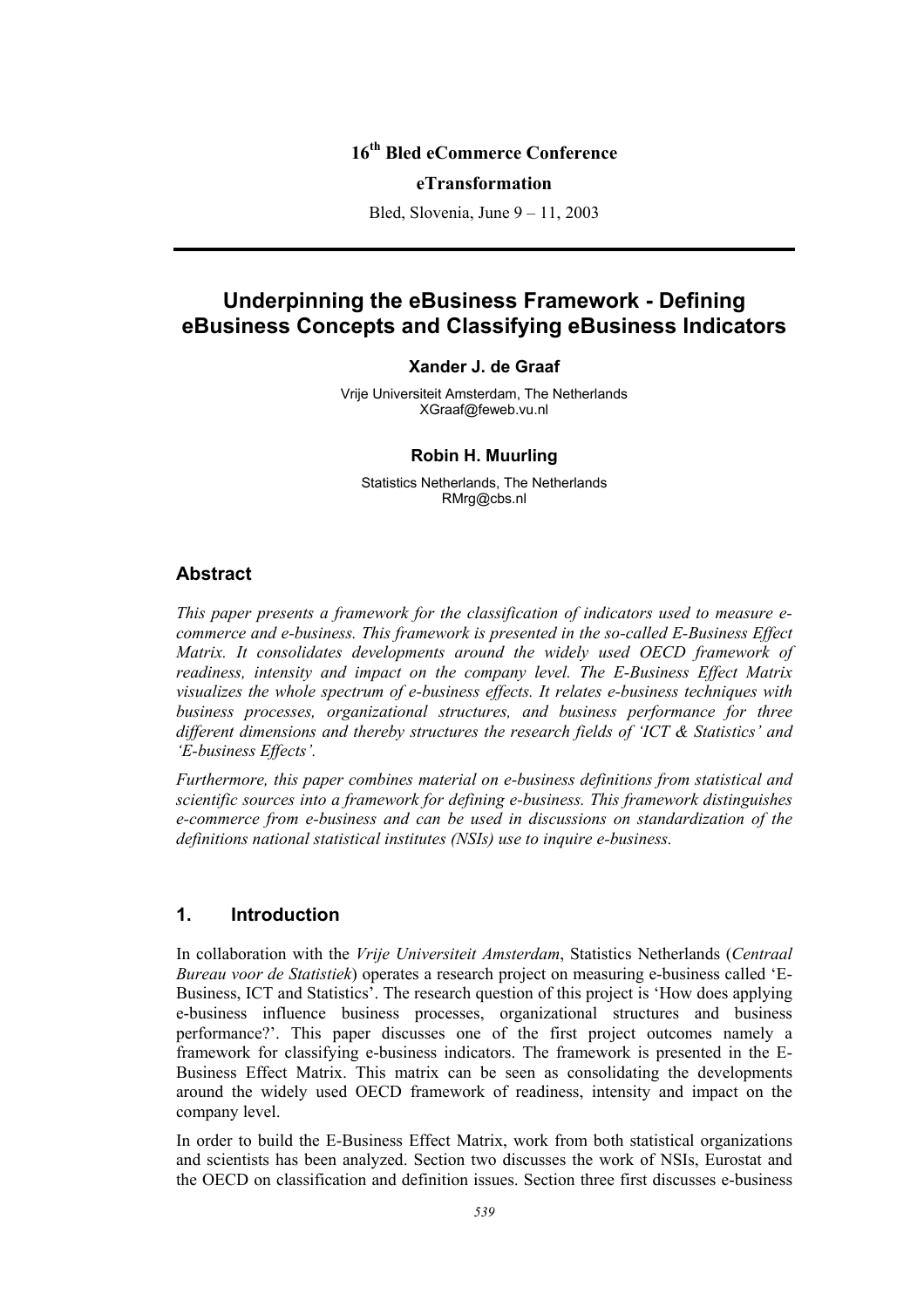definitions from a scientific viewpoint and then combines section two with the scientific sources into a conceptual framework for defining e-business. Section four first sketches the current situation around the OECD classifications of readiness, intensity and impact (applied to companies) and thereafter presents the E-Business Effect Matrix.

The work presented in this paper belongs to the research fields of 'ICT  $\&$  Statistics' and 'E-business Effects'. Our arguments are drawn from both research fields.

# **2. Measuring eBusiness by Statistical Institutes**

Between 1995 and 2000, many developed countries started to measure aspects of Ebusiness. NSIs (national statistical institutes) provide part of the statistics that scientists, policy makers and companies are in demand of. Both Eurostat and the OECD publish model questionnaires on ICT usage by enterprises. These questionnaires focus more and more on e-business. Eurostat and the OECD also work on definitions and classifications related to e-commerce and e-business. As the European statistical office, Eurostat coordinates surveys on ICT usage of participating countries. Statistics Netherlands (CBS) also has an annual inquiry on ICT, which is sent to approximately 14 thousand companies. The CBS tries to work according to Eurostat and OECD standards.

#### *Classifying indicators*

l

In 1999 the OECD has proposed the following framework for classifying indicators (Colecchia, December 1999):

- 1. **Readiness indicators** describe the technical, commercial and social infrastructures that are necessary to support e-commerce.
- 2. **Intensity indicators** describe the usage, volume, value and nature of electronic transactions.
- 3. **Impact indicators** describe the differences made by e-commerce in terms of efficiency and/or the creation of new sources of wealth.<sup>1</sup>

The OECD classification is not only applied to companies, but also to households and governments. Focusing solely on companies, we will analyze the OECD classification in further detail. The OECD framework has evolved into the current standard for classifying e-commerce indicators and is widely used, for instance by Eurostat (Deiss, August 2002), NSIs and in the OECD 2002 Technology Outlook (OECD, 2002). Analyzing NSI questionnaires and publications from Australia, Canada, Netherlands, Singapore, the UK, the US and five Scandinavian countries<sup>2</sup>, some comments on this classification can be made:

- NSIs use the framework of readiness, intensity and impact either directly or indirectly to structure their e-commerce questionnaires and publications.
- The term readiness has been given a very technical interpretation ignoring social and commercial aspects (see also Deiss, August 2002).

<sup>&</sup>lt;sup>1</sup> Impact is often interpreted in a 'positive' way (e.g. increasing profits, increasing learning possibilities). However, 'negative' impacts are also feasible (e.g. creation of dominant positions in supply chain and possible abuse thereof, excessive disruption of workers/firms).

 $2^{2}$  (Australian Bureau of Statistics, May 2001; CBS, 2002, May 2002; Infocomm Development Authority of Singapore, March 2002; Office for National Statistics (UK), 2001; Statistics Canada, October 2000; Statistics Norway, April 2002; United States Department of Commerce` Economics and Statistics Administration` U.S. Census Bureau, August 2001, March 18 2002)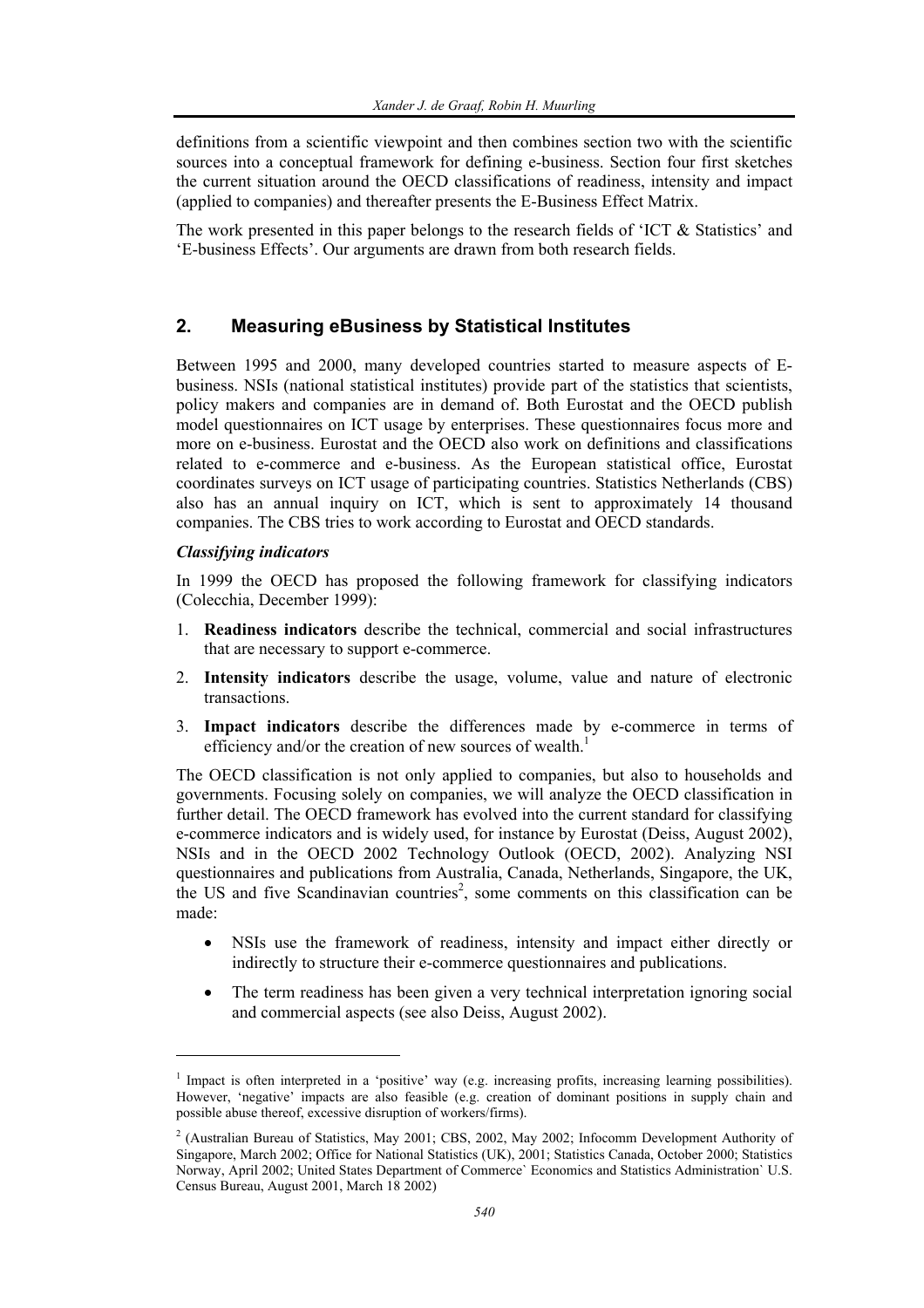• Current e-commerce questionnaires contain more questions on readiness and intensity than on impact (see also Deiss, August 2002). Most questionnaires contain a broad spectrum of questions on readiness, while questions on intensity are more or less limited to volumes of e-sales and e-procurement. This seems logical since the adoption of new technologies like e-commerce often follows an S-curve indicating that at first new technologies experience a slow adoption, followed by a period in which the new technologies are massively adopted and concluded with a slow saturation process.

The current OECD classification cannot unambiguously classify all indicators. Indicators on topics like perceived benefits and encountered barriers can be related to either readiness or intensity or impact. An extension of the OECD framework for classifying indicators with a 'mindset category' seems possible. *Mindset indicators* describe the way decision-makers and/or users of e-business think about e-business. Some mindsets represent general thoughts on how e-business works, whereas other mindsets are more directly correlated with decision-making. Analyzing the questionnaires mentioned earlier, three categories of mindset indicators emerge:

1. **Planning**. Mindset indicators on planning describe company plans to buy or implement certain e-business features.

Example: systems and/or automated business processes that are going to be used.

2. **Motives**. Mindset indicators on motives describe the benefits a company expects to perceive from buying and/or implementing certain e-business features.

Example: reasons for introducing certain technologies (e.g. better efficiency / consumer response).

3. **Barriers**. Mindset indicators on barriers describe reasons why a company does not implement (aspects of) e-business.

Example: lack of standardization or trust.

Mindset indicators can be seen as independent research topics. On the macro level, policy measures may be based on company mindsets. On the micro level, differences between company and employee mindsets may hinder processes of change. Another research direction is to relate mindsets with actual observed changes.

## *Defining e-commerce and e-business statistically*

l

Most NSIs use slightly different definitions of e-commerce<sup>3</sup>. The previous mentioned paper of Colecchia describes three elements on which e-commerce definitions differ (Colecchia, December 1999, p6). Table 2.1 summarizes these elements.

<sup>&</sup>lt;sup>3</sup> Most statistical organisations involved in measuring e-business do not explicitly distinguish between ecommerce and e-business. They mostly speak of e-commerce, also when referring to what we would call ebusiness. Therefore, section 2 speaks of e-commerce when discussing a source that does so. When no source is cited we will use the terms e-commerce and e-business in accordance with the definitions provided in section 3.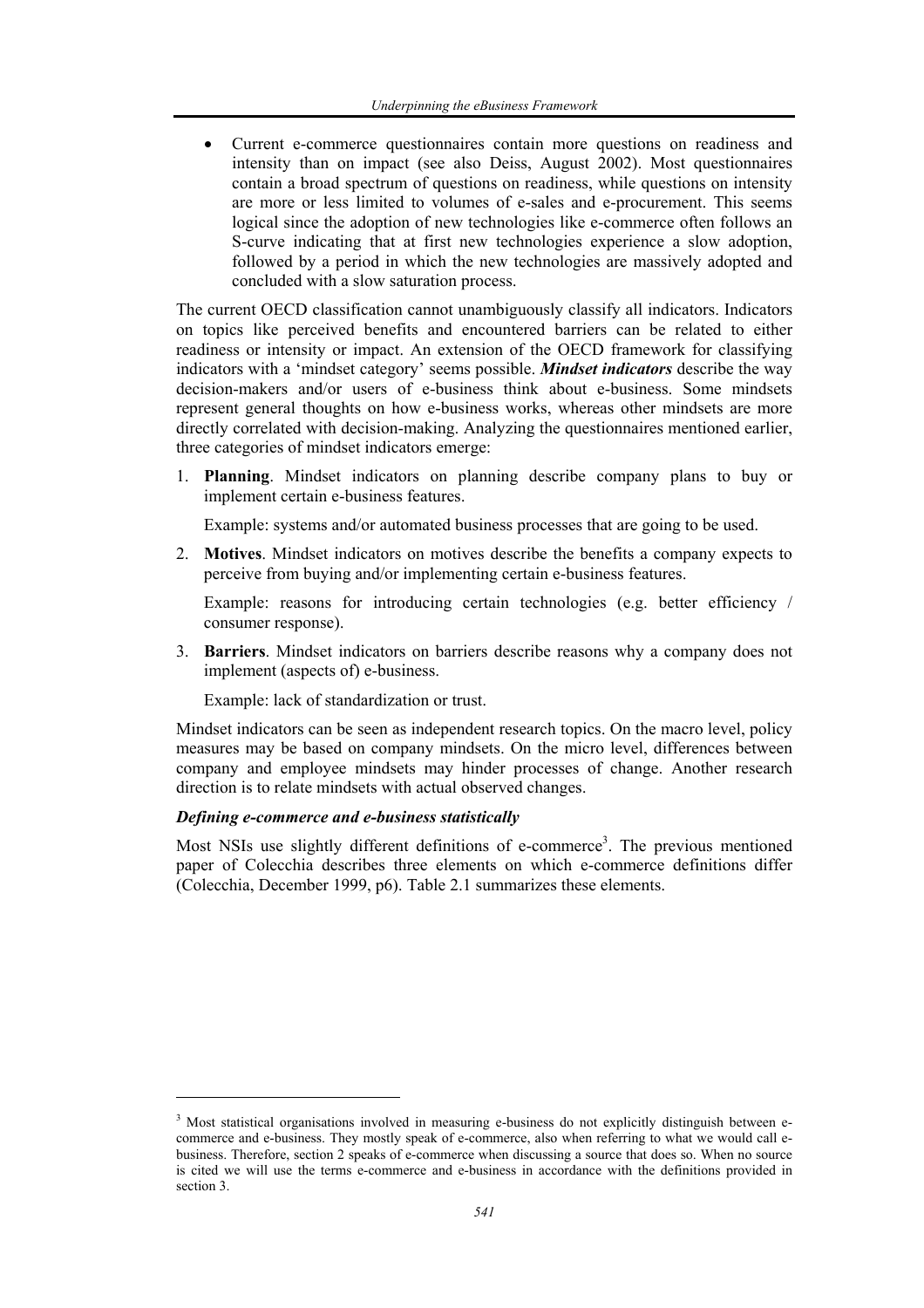| Element               | <b>Indication of spread</b>                                                                                                                                                                                                    |  |  |  |
|-----------------------|--------------------------------------------------------------------------------------------------------------------------------------------------------------------------------------------------------------------------------|--|--|--|
| Activities            | Narrow (looking at specific activities such as only retailing or<br>electronic delivery) or broader (including most different layers<br>of economic activity such as collaborative design, transport,<br>advertising and more) |  |  |  |
| Network type/protocol | All possibilities, e.g. Web, EDI, and Minitel                                                                                                                                                                                  |  |  |  |
| Ownership network     | All possible types of networks, e.g. open, closed, (non-)<br>proprietary                                                                                                                                                       |  |  |  |

| Table 2.1: Elements of e-Commerce Definitions |  |
|-----------------------------------------------|--|
|-----------------------------------------------|--|

Compared to table 2.1, our analysis of the NSI questionnaires and publications mentioned above discloses no further elements of difference. However, our analysis of NSI questionnaires shows that the element 'activities' contains sub-elements, namely:

- 1. **External versus internal**. Some definitions limit e-commerce to communication that crosses company boundaries (external). Other definitions also take internal communication into account.
- 2. **Processes**. Most definitions limit e-commerce to specified processes. Examples of processes used in e-commerce questionnaires definitions are transacting, collaborating and inventory management. These processes can be seen as an extension of the broad set of activities as defined by Colecchia.
- 3. **Phases of trade cycle**. Most definitions limit e-commerce to the automation of certain aspects of the trading cycle. Possible aspects used for limitation are among others order, payment, delivery, settlement, and invoice. The phases of the trade cycle can be seen as an extension of the narrow set of activities as defined by Colecchia.

The definitions of e-commerce used by Eurostat and the OECD are given in table 2.2. The US Census Bureau explicitly distinguishes between e-commerce and e-business, which gives us a reason to include their definitions in table 2.2. Many comments on the presented definitions can be made. We restrict ourselves to noting that:

- E-commerce is limited to transacting (buying and selling) whereas e-business describes a broader concept, including for instance inventory management and production control. Also, the view that e-commerce has to do with transactions where the ordering is done electronically and the payment and delivery may be conducted offline is nowadays widely accepted, for instance by Statistics Netherlands (CBS, May 2002).
- Small differences between definitions exist. These differences may hinder country comparison, since questionnaires are mostly based on definitions. For instance, Statistics Netherlands gathers motives (mindset indicators) for using networks combining IP and non-IP networks. Eurostat and OECD model questionnaires advise to gather information on motives solely for IP-based networks. Besides, some differences lead to a sort of vagueness. For instance, Eurostat speaks of 'non-interactive emails', whereas it could be said that all emails are interactive. The Eurostat model questionnaire excludes orders via manually typed e-mails from e-commerce. However, other interpretations of the word interactive may lead to different conclusions, for instance to a distinction between non-structured e-mails and structured e-mails. Structured e-mails have fixed syntaxes and semantics and can therefore be processed automatically.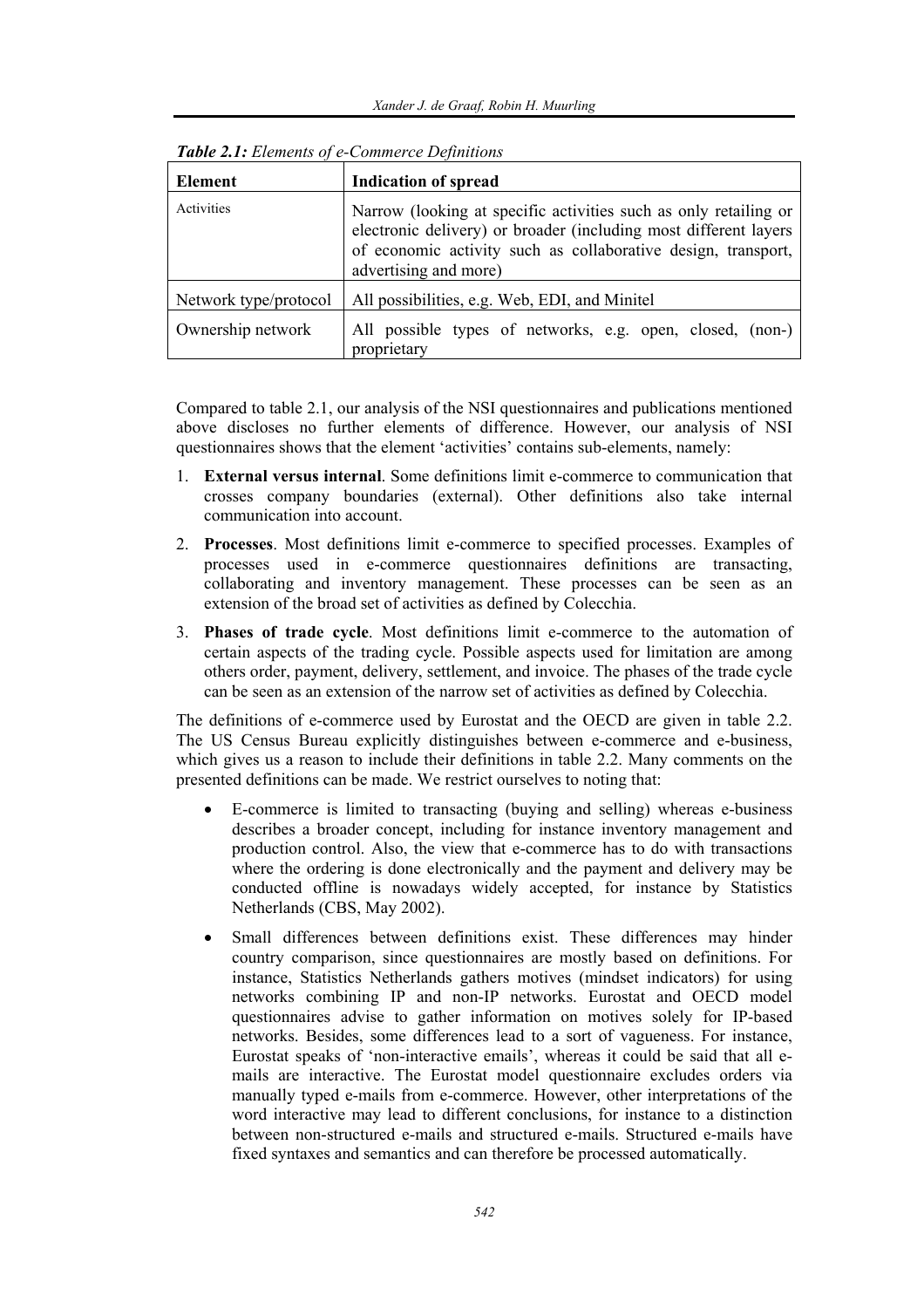| Organization                                                                                         | <b>Definition</b>                                                                                                                                                                                                                                                                                                                                                                                                                                       |
|------------------------------------------------------------------------------------------------------|---------------------------------------------------------------------------------------------------------------------------------------------------------------------------------------------------------------------------------------------------------------------------------------------------------------------------------------------------------------------------------------------------------------------------------------------------------|
| Eurostat<br>(Eurostat, October<br>2001)                                                              | Electronic Commerce: "Transactions conducted over Internet Protocol-based<br>networks and over other computer-mediated networks. The goods and<br>services are ordered over those networks, but the payment and the ultimate<br>delivery may be conducted on-line or off-line. Orders received via<br>telephone, facsimile and non-interactive e-mails are not counted as<br>electronic commerce."                                                      |
| OECD<br>(OECD, February<br>2002,<br>November<br>2001)                                                | "Electronic commerce refers generally to all forms of transactions relating to<br>commercial activities, including both organizations and individuals, that are<br>based upon the processing and transmission of digitized data, including text,<br>sound and visual images." The OECD also distinguishes transactions over<br>computer mediated networks (broad) from Internet transactions (narrow).                                                  |
| U.S.<br>Census<br>Bureau<br>(U.S.<br>Census<br>Bureau, June 2000;<br>United Nations -<br>Statistical | "E-commerce is any transaction completed over a computer-mediated<br>network that transfers ownership of, or rights to use, goods or services.<br>occur within selected electronic business processes.<br>Transactions<br>Transactions are completed when the agreement between buyer and seller to<br>transfer the ownership or rights to use goods or services occurs over<br>computer-mediated networks. Only priced transactions will be measured." |
| Division,<br>October<br>2000)                                                                        | "E-business is any process that a business organization conducts over<br>computer-mediated network channels. Business organizations include any<br>for-profit, governmental, or nonprofit entity. Examples of these processes<br>are on-line purchasing, on-line sales, on-line logistics, customer support,<br>training and recruiting, and vendor-managed inventory,<br>employee<br>production design and control."                                   |

#### *Table 2.2: Definitions*

# **3. Defining eBusiness**

Many scientific papers discuss small aspects of e-business such as e-catalogs (Baron, Shaw et al., 2000) or procurement (Cox, 2001) and thus avoid defining e-business as a whole. Other papers define e-business in very specific contexts such as the concept of supply chain integration, which in this case has led to the following definition of ebusiness: "the planning and execution of the front-end and back-end operations in a supply chain using the Internet" (Lee & Whang, November 2001). A paper on ecommerce metrics defines e-commerce as "business activities conducted over the Internet" (Zhu & Kraemer, 2002). Turban gives the following definitions of e-business and e-commerce (Turban, 2002):

- "E-commerce is an emerging concept that describes the process of buying, selling, or exchanging products, services and information via computer networks, including the Internet."
- "E-business refers to a broader definition of E-commerce, not just the buying and selling of goods and services, but also servicing customers, collaborating with business partners, and conducting electronic transactions within an organization."

One of the conclusions of a study of literature on e-commerce is that e-commerce has different valid definitions depending on the perspective taken (Pires & Aisbett, August 2002). This study uses four perspectives on e-commerce (set by Kalakota & Whinston, 1997). Turban (Turban, 2002) describes these four perspectives as follows: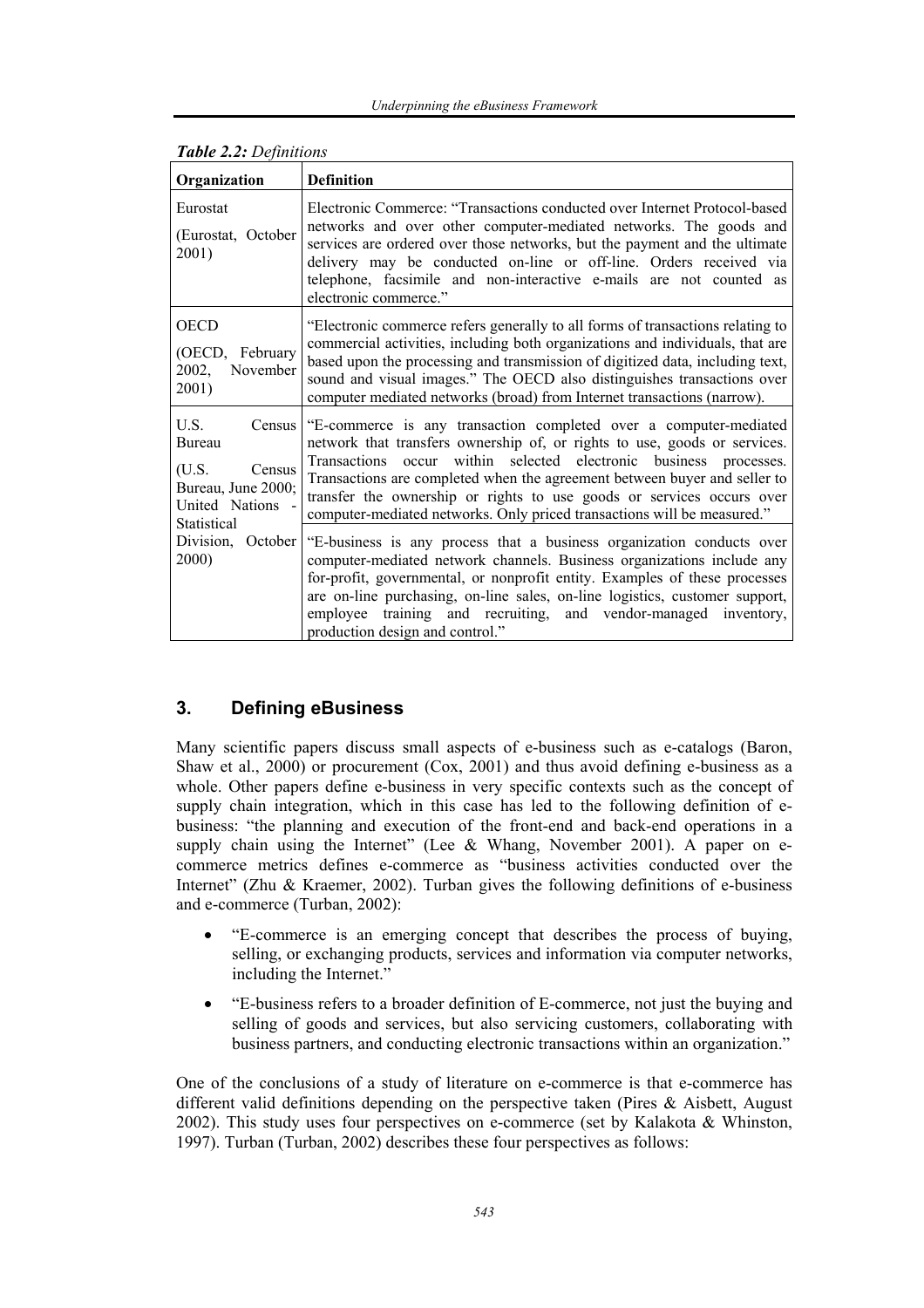- From a communications perspective, e-commerce is the delivery of goods, services, information, or payments over computer networks or by any other electronic means.
- From a business process perspective, e-commerce is the application of technology towards the automation of business transactions and workflow.
- From a service perspective, e-commerce is a tool that addresses the desire of firms, consumers, and management to cut service costs while improving the quality of goods and increasing the speed of service delivery.
- From an online perspective, e-commerce provides the capability of buying and selling products and information on the Internet and other online services.

The above mentioned perspectives and definitions are not considered to be complete or accurate. However, they do show the broadness of our work field. Most scientific definitions are so focused on one particular aspect of company automation that they lack the generality needed by NSIs. NSI definitions have been discussed in section 2. Based on both statistical and scientific sources we will provide starting points for standardizing e-business definitions. We will summarize statistical and scientific sources into a framework of definitions that demarcates the boundaries between e-commerce and ebusiness. We aim at distinguishing e-commerce from e-business rather than at giving full descriptions of the two areas. Our definitions will be described in text and illustrated in a table. They suffer the usual weaknesses associated with generality, like lack of specificity and low richness of detail. However, they give insight and may support the process of standardization.

Summarizing our sources into a framework of definitions, the following assumptions have been made:

- E-commerce is a subset of e-business. E-commerce is defined using the concept of trade. E-business is seen to go beyond trade and to include other business processes as well.
- Table 2.1 distinguishes activities, applications and communication networks. However, in our view the type of network (EDI, Internet, other) and the ownership structures (privately owned, public good, other) have no fundamental impact on the activities taking place. Activities and processes provide a firmer basis to define e-business than the technology used<sup>4</sup>.
- Kalakota & Whinston describe the service perspective. Service is only one of the aspects that can be improved by e-business. Such aspects should not be included in definitions.

Given these assumptions, definitions of e-commerce and e-business can be constructed in the following way:

- A transaction is a special kind of interaction, namely structured communication that leads to the transfer of information, goods and/or services of some value.
- An interaction is defined as the exchange of information, goods and services between two or more entities. Sometimes the word 'interaction' will be denoted as (economic) activity. Transactions are a subset of interactions. Examples of

l

<sup>&</sup>lt;sup>4</sup> Internet and other computer mediated networks may be measured separately, but this does not influence ebusiness and e-commerce definitions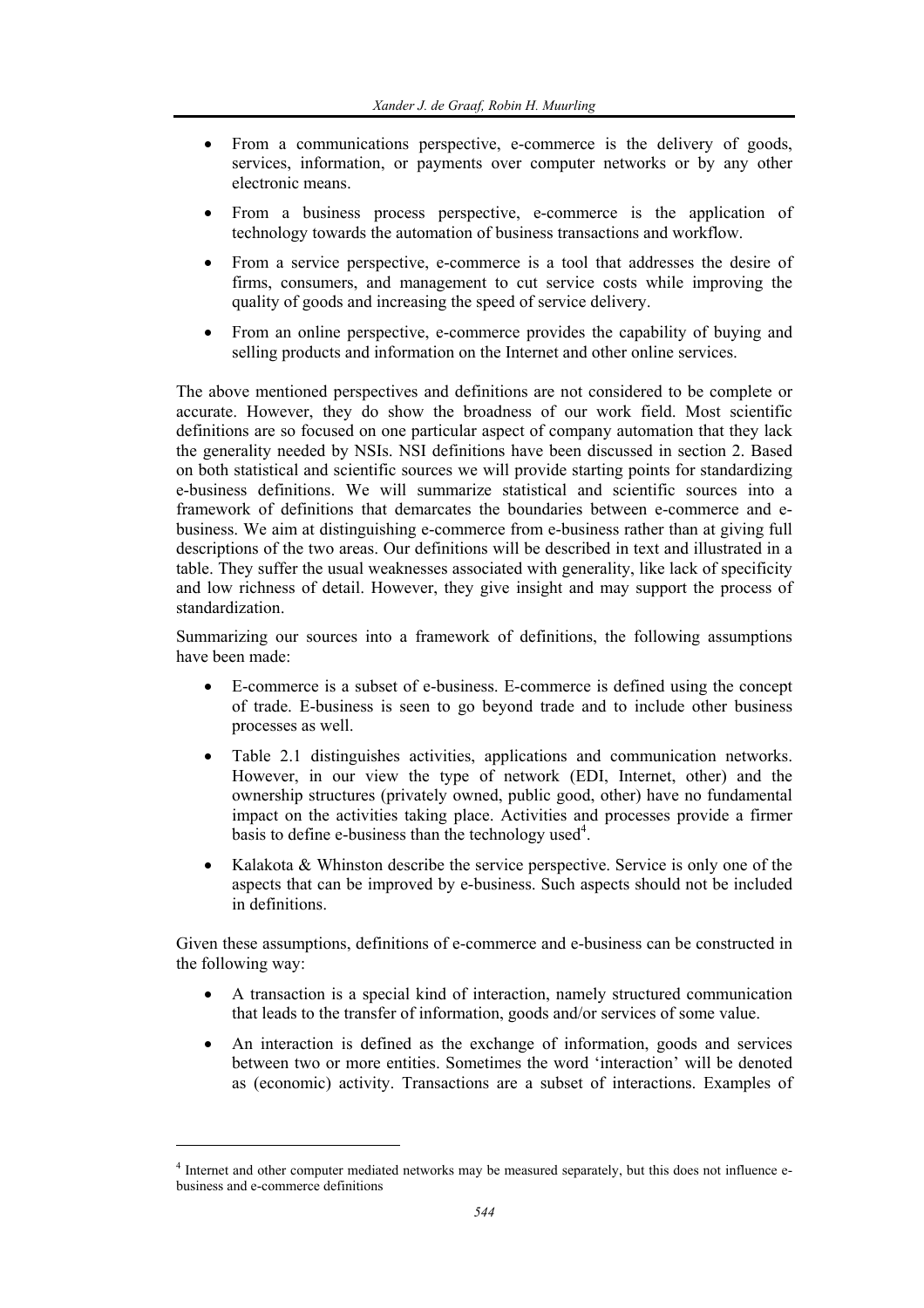interactions that are no transactions are collaboration (e.g. co-design), servicing customers, R&D, and document or knowledge management.

- E-commerce is defined as the whole of transactions conducted between entities using digital communication of which the order is placed electronically. Some people use a narrower definition of e-commerce, which is limited to e-sales and excludes e-procurement. However, in this paper e-commerce implies e-sales and e-procurements. Other definitions go beyond this definition of e-commerce. They include for instance servicing customers, collaborating with business partners and conducting electronic transactions and interactions within organizations (Turban, 2002). We consider these aspects to be e-business rather than e-commerce, because they go beyond trade.
- E-business is defined as business of which a part of the process is done using digital communication. So e-business does not only include transactions but also collaborative activities and other e-interactions. Where e-commerce is limited to placing an order electronically, e-business is not.

Table 3.1 gives a summarization of these definitions.

| <b>Elements of difference</b>                                    |                      | e-commerce      | e-business      |
|------------------------------------------------------------------|----------------------|-----------------|-----------------|
| Activity                                                         | Internal             | no              | ves             |
|                                                                  | External             | ves             | ves             |
|                                                                  | Process              | transactions    | interactions    |
|                                                                  | phase of trade cycle | order           | no restrictions |
| Network type / protocol (Internet,<br>EDI, other)                |                      | no restrictions | no restrictions |
| Ownership of network (publicly<br>owned, privately owned, other) |                      | no restrictions | no restrictions |

*Table 3.1: Defining eCommerce and e-Business* 

Related to these definitions, the following terms are defined:

- *Communication* is the exchange of information between two or more entities.
- *Digital communication* is communication using digital channels (transferring bits on channels).
- An *entity* is an economic agent. As entities we discern companies, governments and consumers.
- A *channel* is a means along which two or more entities can perform interactions. Examples of channels are the Internet, a shop, a telephone and the traditional mail system.
- An *enterprise function* is a group of activities that together supports one aspect of the furthering of the mission of the enterprise. *Processes* are specified activities in enterprises that are executed repeatedly (Martin, 1990). We use the term *business process* interchangeably for business functions and processes.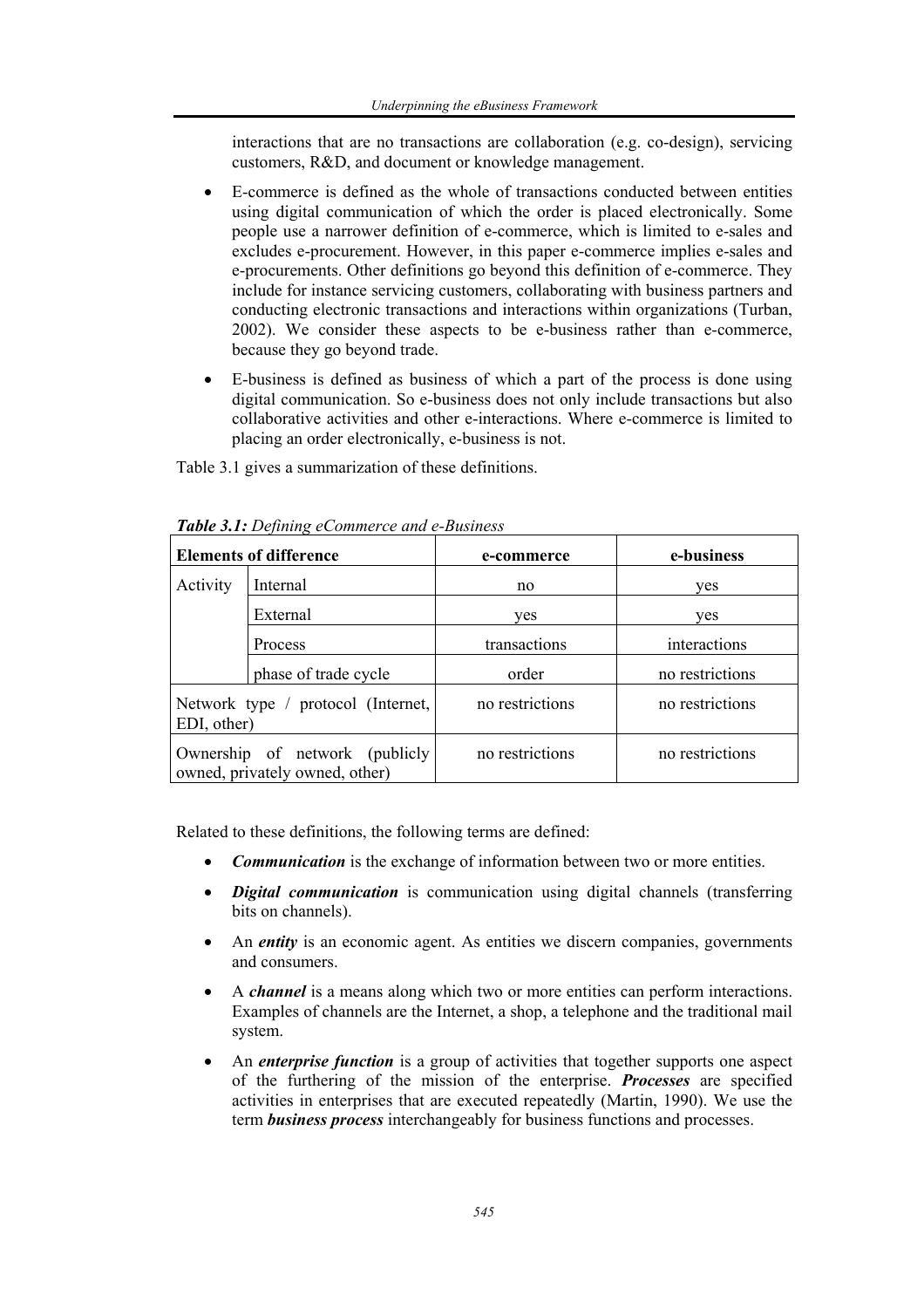# **4. The eBusiness Effect Matrix**

This section first sketches the current situation around the OECD classifications of readiness, intensity and impact (applied to companies) and thereafter the E-Business Effect Matrix is presented.

#### *Classifying e-business indicators nowadays*

Section 2 describes the current OECD classification tool of readiness, intensity and impact. The readiness category has been given a very technical interpretation. On the other hand, research attention is moving from technical e-business systems towards the consequences of having those systems (Deiss, August 2002). Two kinds of e-business impacts become visible:

- 1. An impact that focuses on the consequences of e-business and ICT on processes, organizational structures and communication lines.
- 2. An impact that focuses on business and strategy measures like effectiveness (sales), efficiency (costs) and customer satisfaction.

There is a clear tension between the current NSI measures and the scientific and political interests. As a first step to release this tension, we present a tool that gives an overview of the different impacts e-business has on companies. This tool can be used to classify ebusiness measures and indicators, thereby providing insight in possible new areas of measurement and/or research.

## *The eBusiness Effect Matrix*

E-Business provides companies with new opportunities. Technological opportunities are the most visible. Related to technological possibilities are possibilities to change business processes and business performance. Thus, e-business has three effects on companies:

- Effects on technology. We consider technology use on the topics of a) infrastructure (hardware and networks), b) middleware (primarily application and integration servers, also other supporting software like operating systems), and c) applications (software to conduct business processes like administration, finance, and procurement).
- Effects on processes. We consider E-business to affect among others a) organizational structures - a collection of elements and the set of relationships that connect them (Monge & Eisenberg, 1987) where elements are for instance persons, business units or whole companies, b) business processes - primary business processes such as production and secondary business processes such as knowledge management and information (workflow) processes on how and when information and records are moved, c) business rules - rules that state and explicit the actions that should be taken in processes, and d) semantics - 'language' in which information and records are kept. We pack these effects together under the term 'effects of e-business on processes'.
- Effects on business performance. The effects of e-business are also seen on a strategic level affecting company relations (stakeholders, employees, customers, suppliers, governments and others), the products and services a company makes, and the whole business model. This also includes measures of effectiveness (sales), efficiency (costs) and customer satisfaction. We pack these effects together under the term 'effects of e-business on businesses'.

The effects of e-business can be measured in different ways. We distinguish three different dimensions upon which information on e-business can be gained: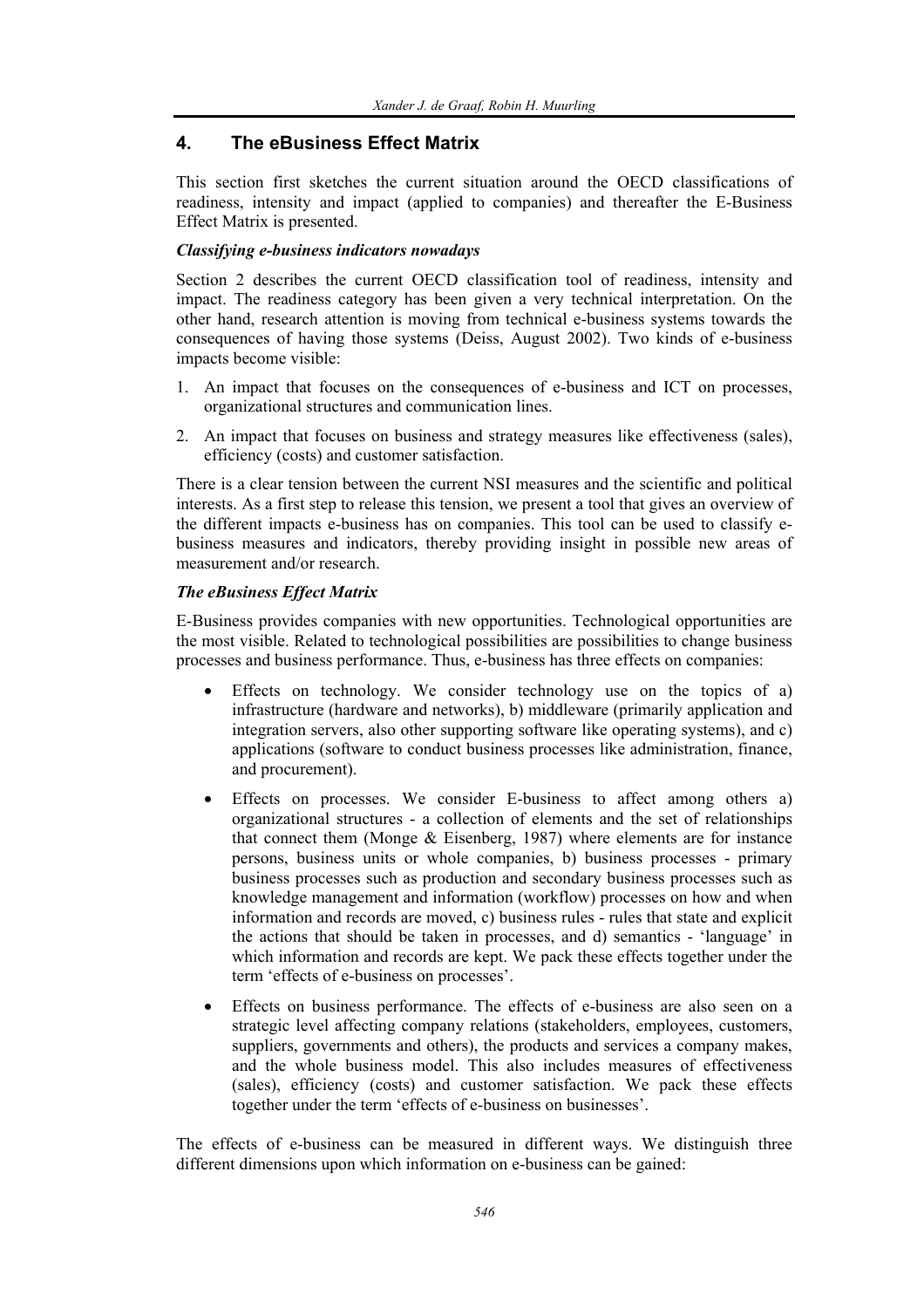- Mindsets. Mindsets include company thoughts on e-business plans, motives, and barriers (see section 2).
- Occurrence. Questions on the actual presence and magnitudes of e-business effects. The occurrence category consists of, and may be split into, the OECD readiness and intensity categories.
- Value. Ouestions on the financial consequences of the e-business effects.

Technology, processes and business performance can be seen as collections of areas that are affected by e-business. Those effects can be measured in terms of three different dimensions. Doing so, we obtain a matrix structure (table 4.1), which we name the 'E-Business Effect Matrix'. The join of the three effects and three dimensions leads to nine different classes of indicators.

| Effects of                   | e-business<br>on  | Dimension of effect |            |       |
|------------------------------|-------------------|---------------------|------------|-------|
| companies                    |                   | <b>Mindset</b>      | Occurrence | Value |
|                              | <b>Technology</b> |                     |            |       |
| Effects of E-<br>business on | <b>Processes</b>  |                     |            |       |
|                              | <b>Business</b>   |                     |            |       |

*Table 4.1: eBusiness Effect Matrix* 

l

The E-Business Effect Matrix has two major applications:

- 1. It can be used to relate e-business effects and indicators. Since possibilities to change processes and business performance are related to technological possibilities, the matrix can be used to show that technological, processional and business effects are related. The matrix does not show the beginning, the route and the end of causal relations<sup>5</sup>. A demand for innovative processes or business models may pull technology into the organization, or technology may be pushed into the organization, resulting in a need to use it. Also, the combination of the three rows can be seen as a situation where technologies are used in a certain way (company or sector configuration).
- 2. It can be used to classify e-business indicators. The matrix joins different e-business effects with different dimensions of those effects leading to an overview of the areas of measurement.

To conclude this section we present an E-Business Effect Matrix with conceptual descriptions of the nine categories (table 4.2) and an E-Business Effect Matrix with arbitrarily chosen examples of rough expressions of indicators and/or questions that could be placed in the different cells (table 4.3).

<sup>&</sup>lt;sup>5</sup> Causal relations inside the E-business Effect Matrix are likely to have a dynamic and iterative character.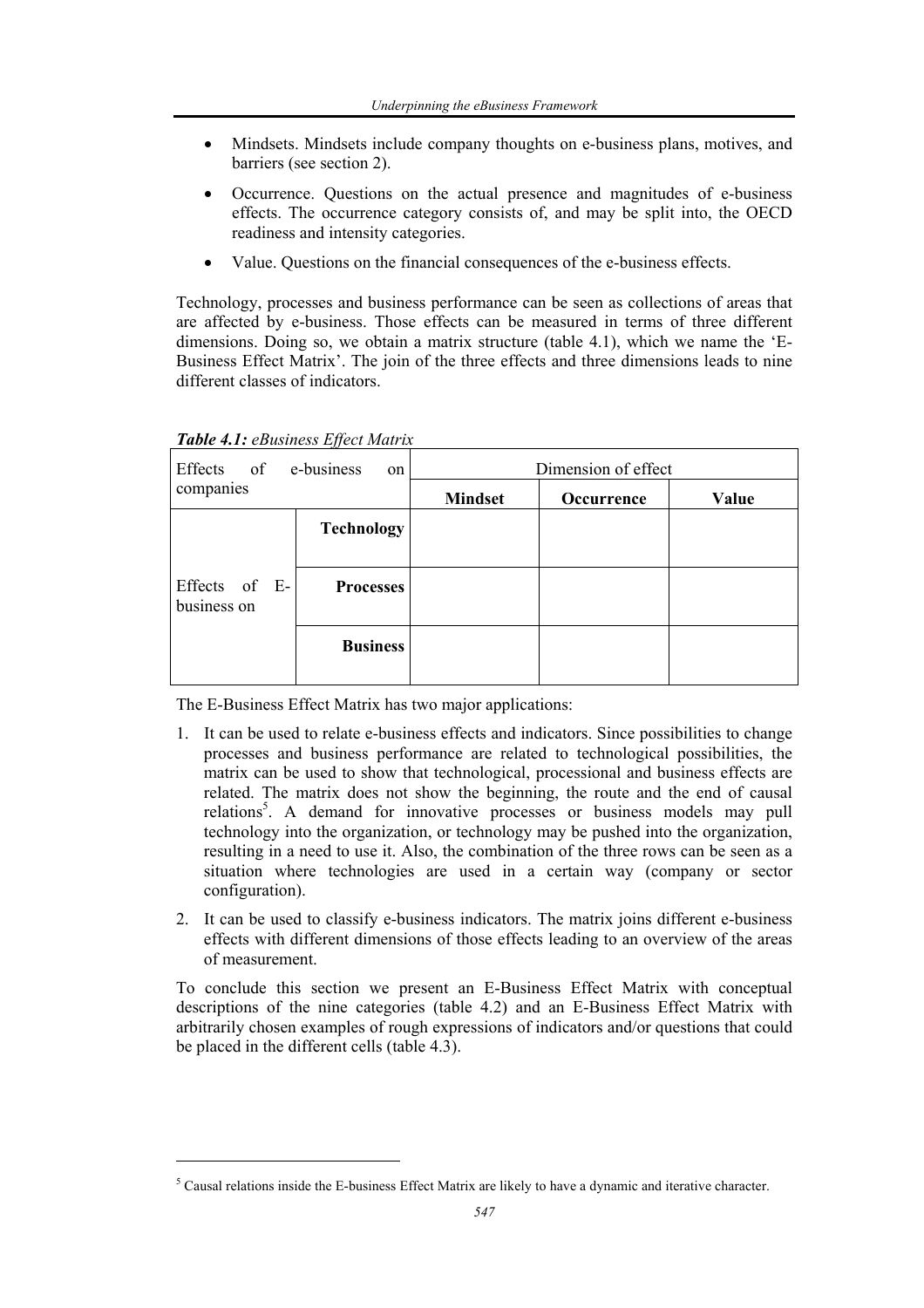| Effects of e-business on<br>companies |                   | Dimension of effect                                                                                      |                                                                                                                 |                                                                                                                             |  |
|---------------------------------------|-------------------|----------------------------------------------------------------------------------------------------------|-----------------------------------------------------------------------------------------------------------------|-----------------------------------------------------------------------------------------------------------------------------|--|
|                                       |                   | <b>Mindset</b>                                                                                           | <b>Occurrence</b>                                                                                               | Value                                                                                                                       |  |
|                                       | <b>Technology</b> | thoughts on technical<br>aspects of e-business<br>systems                                                | presence and usage<br>levels of e-business<br>systems                                                           | costs of e-business<br>systems (hardware,<br>software, networks)                                                            |  |
| Effects of E-<br>business on          | <b>Processes</b>  | thoughts on effects of<br>e-business systems<br>on processes and/or<br>organizational<br>structures      | presence and usage<br>levels of different<br>processes and/or new<br>organizational<br>structures               | costs of altering<br>processes and/or<br>organizational<br>redesign correlated<br>with e-business<br>systems                |  |
|                                       | <b>Business</b>   | thoughts on the<br>effects of e-business<br>on efficiency,<br>effectiveness and<br>customer satisfaction | presence and level of<br>changes in efficiency,<br>effectiveness,<br>customer satisfaction<br>due to e-business | financial<br>consequences of e-<br>business due to<br>changes in efficiency,<br>effectiveness, and<br>customer satisfaction |  |

*Table 4.2: Conceptual Categories of Indicators* 

*Table 4.3: Arbitrarily Chosen Examples of e-Business Questions and/or Indicators* 

| Effects of e-business on<br>companies |                   | Dimension of effect                                                |                                                                |                                                               |
|---------------------------------------|-------------------|--------------------------------------------------------------------|----------------------------------------------------------------|---------------------------------------------------------------|
|                                       |                   | <b>Mindset</b>                                                     | <b>Occurrence</b>                                              | Value                                                         |
|                                       | <b>Technology</b> | barriers related to e-<br>procurement                              | presence of Internet<br>connection                             | costs of Internet<br>access                                   |
| Effects of E-<br>business on          | <b>Processes</b>  | expectations of<br>electronic supply<br>chain management           | reduction of time<br>between order and<br>delivery             | costs of knowledge<br>management training<br>sessions         |
|                                       | <b>Business</b>   | plans forecasting the<br>effect of Internet<br>sales on efficiency | number of new or<br>retained customers<br>due to e-procurement | e-business effects on<br>profit (ROI of e-<br>business usage) |

# **5. Conclusions**

The widely used OECD framework of readiness, intensity and impact has been very useful in describing the role of e-business in our society and economy. However, insights in the different effects of e-business on companies have become more and more mature. In this paper we presented a tool, the E-Business Effect Matrix, which combines the new insights. This matrix considers three effects of e-business on companies: effects on technology, on processes and on business performance. Each effect is expressed in terms of three different dimensions: mindset, occurrence and value.

The terms 'e-commerce' and 'e-business' have previously been defined in many ways, depending on the situation and perspective taken. This paper combines many different definitions from National Statistical Institutes (NSIs) and scientific authors into one conceptual framework. This framework of definitions demarcates the boundaries between e-commerce and e-business and may be used in discussions on the standardization of the definitions of e-business and e-commerce.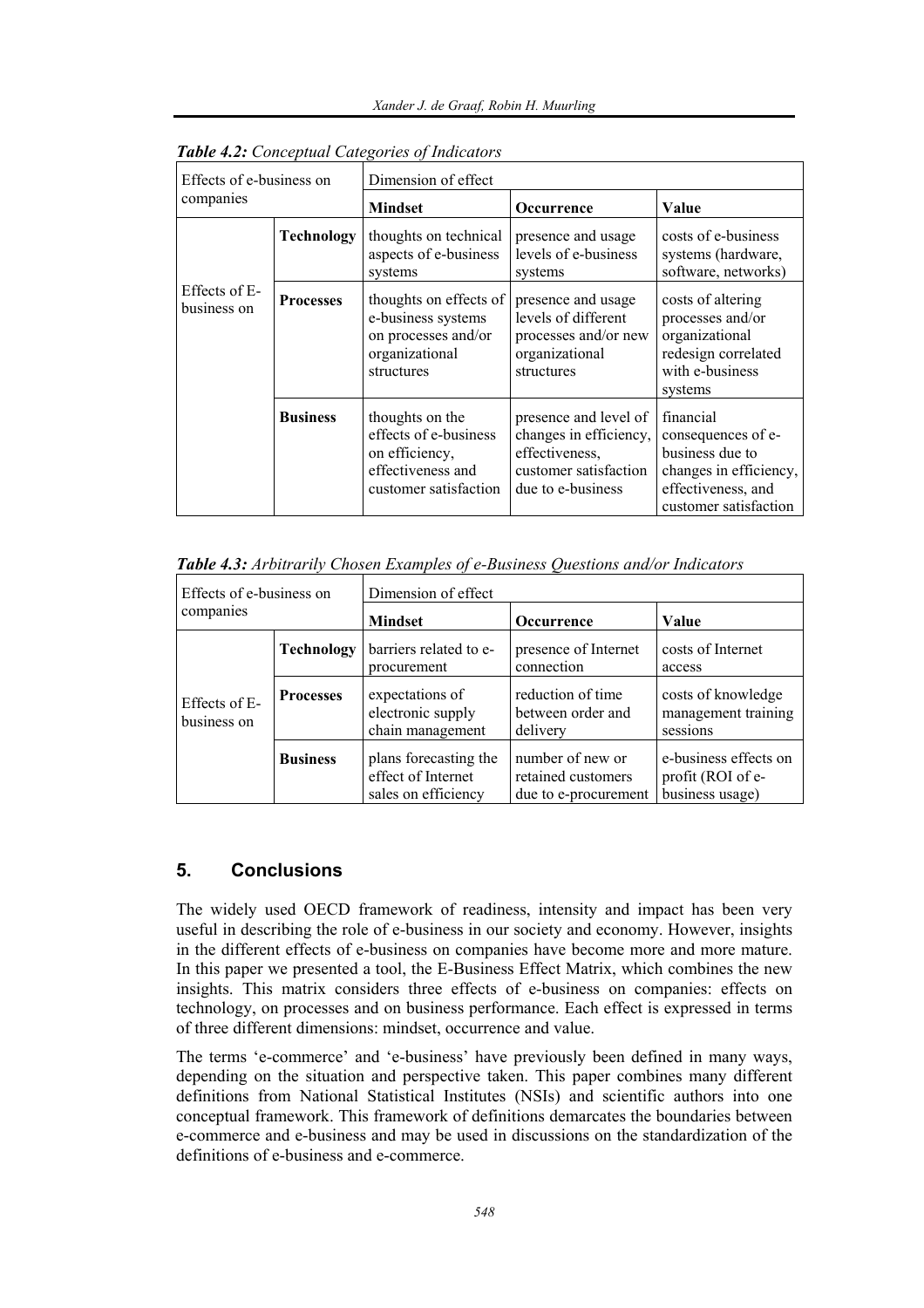#### **References**

- Australian Bureau of Statistics. (May 2001). Ad Hoc Technical Meeting of Asia/Pacific statisticians on IT&T statistics, paper on ABS Business and Government Information Technology Use Surveys, Brisbane, Australia.
- Baron, J. P., Shaw, M. J., & Jr, A. D. B. (2000). Web-based B2B Procurement. Communications of the ACM, Vol 43, No 5, pp 93 - 100.
- CBS. (2002). De digitale economie 2002. Voorburg/Heerlen.
- CBS. (May 2002). Automatiseringsenquête 2001 2003. Voorburg.
- Colecchia, A. (December 1999). Defining and Measuring Electronic Commerce: Towards the development of an OECD methodology. Paper presented at the Measurement of Electronic Commerce, Singapore.
- Cox, A. (2001). Understanding Buyer and Supplier Power: A Framework for Procurement and Supply Competence. The Journal of Supply Chain Management, Spring 2001.
- Deiss, R. (August 2002). The EU surveys on ICT usage of enterprises. Paper presented at the Official Statistics and the New Economy (IAOS Conference London 2002), London.
- Eurostat. (October 2001). Community Survey on ICT usage in enterprises (E-Commerce) 2002 - Version 31 October 2001.
- Infocomm Development Authority of Singapore. (March 2002). Quarterly E-Commerce Survey Singapore Q1 - Q3 2001.
- Kalakota, R., & Whinston, A. B. (1997). Electronic Commerce: A Manager's Guide. Reading, Massachusetts: Addison-Wesley.
- Lee, H. L., & Whang, S. (November 2001). E-Business and Supply Chain Integration. White paper: Stanford Global Supply Chain Management Forum, p:20.
- Martin, J. (1990). Information Engineering , Book II: Planning and Analysis. Eaglewood Cliffs, NJ: Prentice-Hall, Inc.
- Monge, P. R., & Eisenberg, E. M. (1987). Emergent communication networks. In F. M. Jablin & L. L. Putnam & K. H. Roberts & L. W. Porters (Eds.), Handbook of Organisational Communication: An interdisciplinary Perspective (Vol. p. 304 - 342). Newbury Park, CA: Sage.
- OECD. (2002). Information Technology Outlook ICTs and the Information Economy. Paris.
- OECD. (February 2002). The Working Party on indicators for the Information Society (WPIIS), Progress Report and Ideas for Future Work. Paris.
- OECD. (November 2001). Measuring Electronic Commerce. Paris.
- Office for National Statistics (UK). (2001). E-Commerce Inquiry to Business 2000.
- Pires, G. D., & Aisbett, J. (August 2002). The relationship between technology adoption and strategy in business-to-business markets; The case of e-commerce. Industrial Marketing Management, In Press, Uncorrected Proof, Available online 1 August 2002.
- Statistics Canada. (October 2000). Electronic Commerce and Technology 2000 (questionnaire). Ottawa, Ontario.

Statistics Norway. (April 2002). Use of ICT in Nordic enterprises 2000/2001.